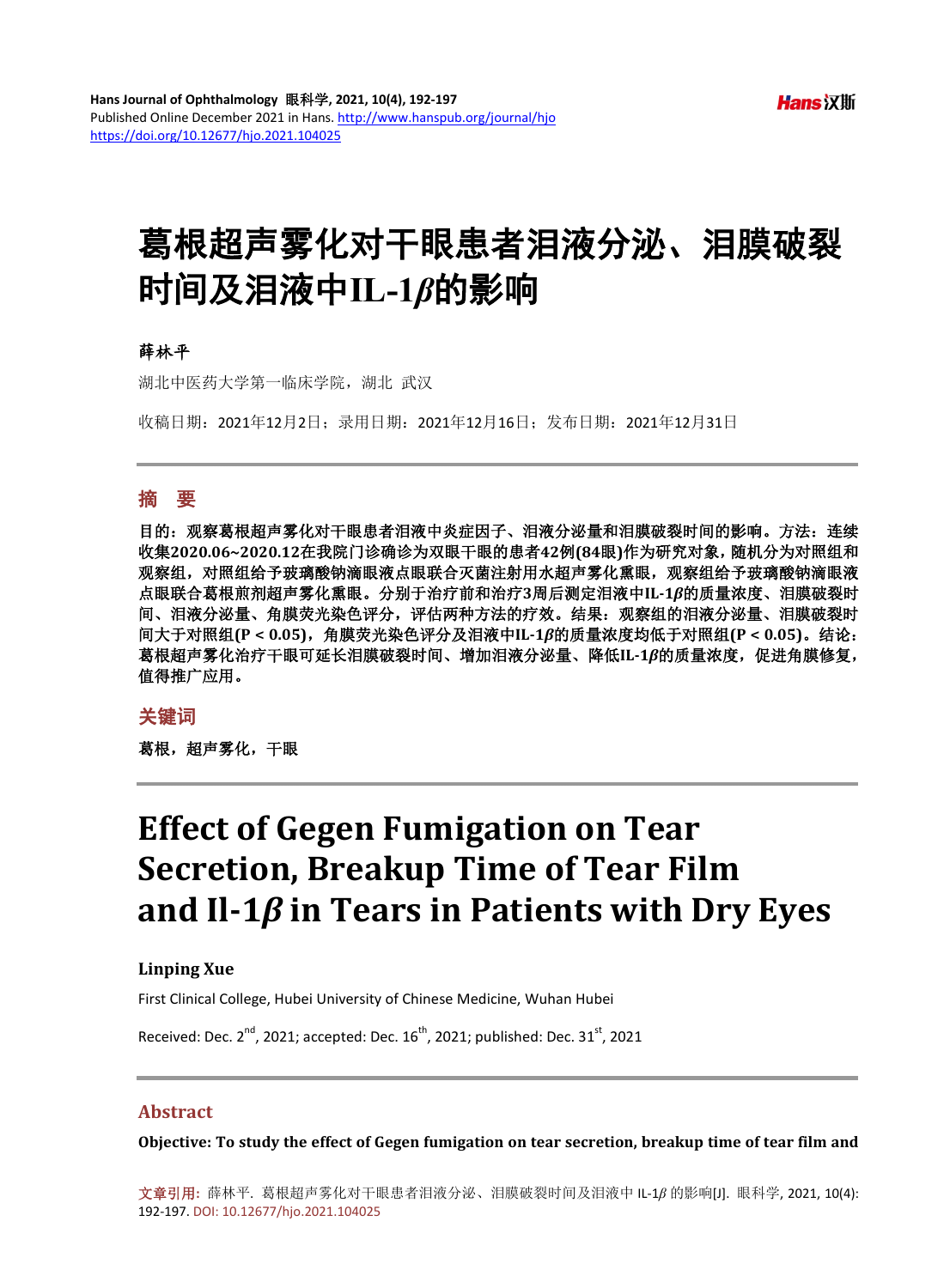**IL-1***β* **in tears in patients with dry eyes. Methods: A total of forty-two patients with dry eyes in our hospital were continuously collected as the study subjects. They were randomly divided into control and observation groups. The control group used sodium hyaluronate eye drops and sterilized water for injection, while the observation group used sodium hyaluronate eye drops and Gegen atomized eyes. The mass concentration of IL-1***β***, breakup time of tear film, tear secretion, and corneal fluorescence staining score were determined in tears before and after 3 weeks of treatment, respectively. Results: Tear secretion and breakup time of tear film were greater than in the control group (P < 0.05). Corcorneal fluorescence staining score and mass concentration of IL-1***β* **in tears were lower than in control groups (P < 0.05). Conclusion: Using Gegen atomization treatment of dry eyes can extend the time of tear membrane rupture, increase tear secretion, reduce the quality concentration of IL-1***β***, and promote corneal repair, which is worth promotion and application.**

#### **Keywords**

**Gegen, Fumigation, Dry Eyes**

Copyright © 2021 by author(s) and Hans Publishers Inc. This work is licensed under the Creative Commons Attribution International License (CC BY 4.0). <http://creativecommons.org/licenses/by/4.0/>  $\omega$  (can be  $\omega$ ) Open Access

## **1.** 引言

干眼为多因素引起的慢性眼表疾病,是由泪液的质、量及动力学异常导致的泪膜不稳定或眼表微环 境失衡,可伴有眼表炎性反应、组织损伤及神经异常,造成眼部多种不适症状和(或)视功能障碍[\[1\]](#page-4-0)。干 眼的发病机制目前尚未完全明确,越来越多的研究证实,炎症因素在干眼的发生发展中起到重要的作用 [\[2\]](#page-4-1) [\[3\]](#page-4-2) [\[4\]](#page-4-3) [\[5\]](#page-4-4) [\[6\]](#page-4-5)。目前药物治疗干眼主要为抗炎、人工泪液点眼以及物理疗法等[\[7\]](#page-4-6) [\[8\]](#page-4-7) [\[9\]](#page-4-8), 但长期使用 含有防腐剂的滴眼液,对角膜及结膜有损害及毒性作用,进一步加重干眼,长期使用糖皮质激素容易引 起眼压升高等副作用。

中药超声雾化熏眼治疗无刺激、无疼痛,是一种起效快、副作用小、使用简单、舒适的治疗方法, 雾化治疗干眼优势凸显,其原理是利用雾化器的超声声能的动力,破坏药液表面的张力和惯性,使之成 为细微的雾滴,直接、连续地作用于患者的结膜、角膜,起到直接渗透的作用。中药超声雾化治疗干眼 选用清热解毒及活血化瘀药物组成的方剂的报道比较多,目前尚无单纯使用葛根超声雾化治疗干眼的报 道。本研究采用葛根煎剂超声雾化治疗干眼,通过观察泪液中炎症因子的质量浓度、泪液分泌量、泪膜 破裂时间、角膜荧光染色评分等客观性指标,探讨葛根超声雾化治疗干眼的效果,为临床治疗干眼提供 新的理论依据及有效方法。

## **2.** 资料与方法

#### **2.1.** 诊断标准

干眼诊断标准参照干眼临床诊疗专家共识(2013)提出的诊断标准:1) 有干燥感、异物感、烧灼感、 疲劳感、不适感、视力波动等主观症状之一和 BUT ≤ 5 s 或 Schirmer I 试验(无表面麻醉) ≤ 5 mm/5 min 可 诊断干眼[\[10\]](#page-5-0);2) 有干燥感、异物感、烧灼感、疲劳感、不适感、视力波动等主观症状之一和 5 s < BUT ≤ 10 s 或 5 mm/5 min < Schirmer I 试验结果(无表面麻醉) ≤ 10 mm/5 min 时,同时有角结膜荧光素染色阳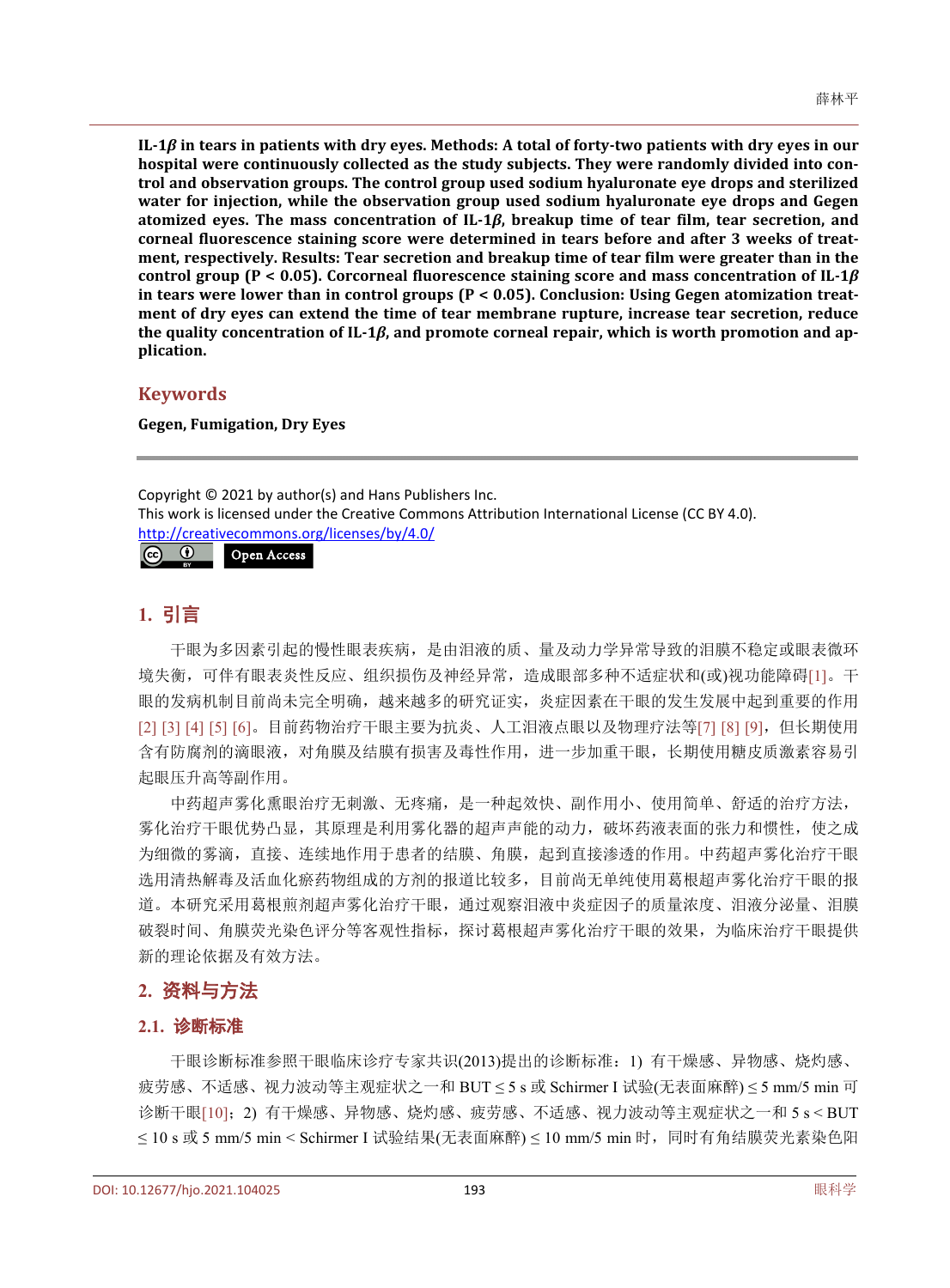性可诊断干眼[\[10\]](#page-5-0)。

#### **2.2.** 纳入标准

- 1) 年龄 18~60 岁;
- 2) 符合诊断标准;
- 3) 认同本次研究并签署知情同意书。

#### **2.3.** 排除标准

- 1) 患有急性结膜炎、青光眼、角膜炎、翼状胬肉、葡萄膜炎等疾病;
- 2) 近三个月有眼部手术史;
- 3) 服用非甾体类或糖皮质激素类药物的免疫性疾病患者,以及未控制病情的全身疾病患者;
- 4) 过敏体质患者;
- 5) 妊娠期和哺乳期妇女;
- 6) 其它可能影响炎症因子表达的全身疾病患者。

#### **2.4.** 一般资料

采用前瞻性随机对照研究设计,连续收集 2020.06~2020.12 在湖北中医药大学附属医院眼科门诊确诊 为双眼干眼的患者作为研究对象。本研究经我院医学伦理委员会通过,所有患者签署知情同意书。符合 排除标准、诊断标准和纳入标准者 42 例(84 眼),按照随机数字表法分为对照组和观察组,对照组有 2 例, 观察组有 1 例因失访而退出。最终被纳入分析的为对照组 19 例(38 眼), 其中男 9 例, 女 10 例, 平均年 龄 45.68 ± 8.81 岁; 观察组 20 例(40 眼), 其中男 6 例, 女 14 例, 平均年龄 44.75 ± 8.61 岁, 两组之间年 龄差异无统计学差异(t = 0.34, P = 0.74)。

#### **2.5.** 治疗方法

对照组 玻璃酸钠滴眼液点眼,每次一滴,每日四次;联合灭菌注射用水 300 ml 超声雾化熏眼。

操作方法: 粤华超声波雾化器 WH-2000 型中加灭菌注射用水 300 ml 雾化, 双眼距离雾化器喷雾口 20 cm,产生雾气后双眼睁开,使雾气直接与结膜、眼睑皮肤接触,每日早晚各次,每次 15 分钟。疗程 3 周。

观察组 在玻璃酸钠滴眼液点眼的基础上,联合中药葛根煎剂 300 ml 超声雾化熏眼。葛根 150 g 于我 院中药煎药室加水 1500 ml 煎煮,煎至 300 ml 过滤得成品后装袋,冷藏保存备用。葛根煎剂 300 ml 超声 雾化的操作方法和治疗时间同对照组。

#### **2.6.** 观察指标检测方法

分别于治疗前一天和 3 周疗程结束后一天时测定和记录以下指标。

#### **2.6.1.** 泪液中 **IL-1***β* 质量浓度测定

所有患者 8:00~10:00 由同一医师采集泪液。患者在数次瞬目后用 25 微升毛细管在外眦收集泪液约 15 微升, -20℃保存备检, ELISA 法检测。

#### **2.6.2.** 泪液分泌量测定

将荧光试纸条(扬州亨利医疗器械有限公司),一端 5 mm 处折叠放入下睑外 l/3 结膜囊内, 双眼轻轻 闭目 5 min, 从折叠处开始测量荧光素湿润的长度。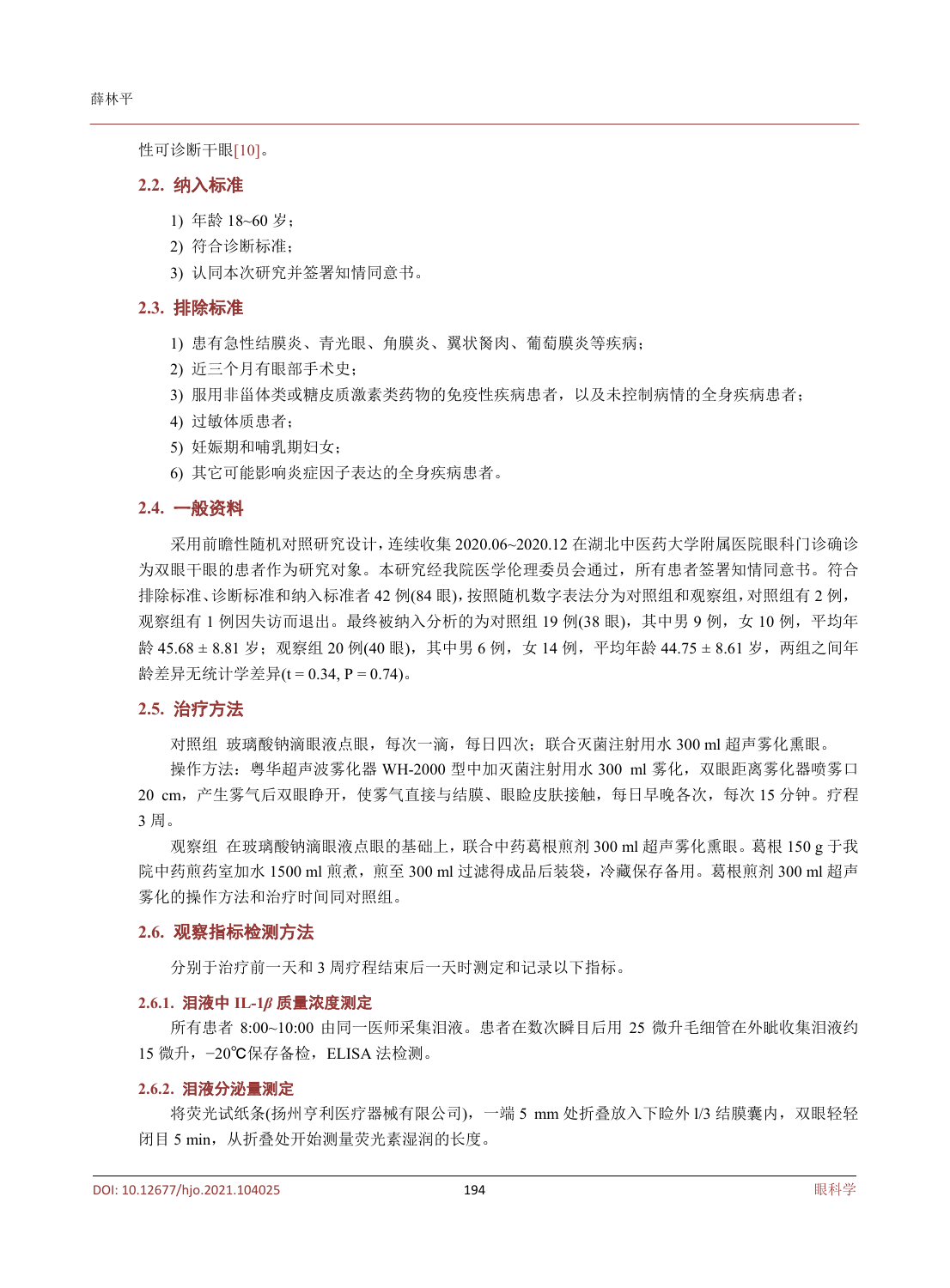#### **2.6.3.** 泪膜破裂时间测定

将沾有荧光素钠的玻璃棒与球结膜接触一下,嘱患者瞬目数次,然后向前平视,睁眼,不再瞬目。 通过钻蓝光,用宽光带来回扫视角膜,寻找泪膜破裂区域,泪膜破裂形态为在角膜前黄绿色荧光素泪膜 上,出现圆、椭圆或条形深色区域。测定最后 1 次瞬目后至角膜出现第一个黑斑的时间,重复测量 3 次, 取其平均值。

#### **2.6.4.** 角膜荧光染色病变程度评分

在裂隙灯下观察,将角膜面积划分 4 等分,每一个等分都是 0~3 分,无染色为 0 分, 1~30 个点状着 色为1分,>30个点状着色但染色未融合为2分,3分为出现角膜点状着色融合、丝状物及溃疡等;最后 将各等份的分数相加,满分为 12 分[\[10\]](#page-5-0)。

#### **2.7.** 统计学方法

由 Excel2003 软件和 SPSS16.0 统计分析, 计量资料经 Kolmogorov-Smirnov 法检验服从正态分布, 以  $\overline{X}$  ± s 表示, 经 Levene 检验证实方差齐, 测量结果的差异比较采用 t 检验, P < 0.05 为差异有统计学意义。

#### **3.** 结果

#### 两组患者泪液中 **IL-1***β* 的质量浓度、泪液分泌量、泪膜破裂时间、角膜荧光染色评分比较

两组治疗前泪液中 IL-1*β* 的质量浓度差异无统计学意义,治疗后观察组泪液中 IL-1*β* 的质量浓度明显 低于对照组,差异有统计学意义(P < 0.05);两组治疗前泪液分泌量差异无统计学意义,治疗后泪液分泌 量增多,两组间的差异有统计学意义(P < 0.05);两组治疗前泪膜破裂时间差异无统计学意义,治疗后泪 膜破裂时间延长,两组间的差异有统计学意义(P < 0.05);两组治疗前角膜评分差异无统计学意义,治疗 后角膜评分值降低,两组间的差异有统计学意义(P < 0.05),[见表](#page-3-0) 1。

<span id="page-3-0"></span>**Table 1.** Comparison of IL-1 mass concentration, tear secretion, breakup time of tear film, and corneal fluorescence staining score before and after treatment between the two groups ( $\overline{X} \pm s$ )

#### $\frac{1}{\sqrt{2\pi}}$  1. 两组治疗前后泪液中 IL-1 $\beta$  质量浓度、泪液分泌量、泪膜破裂时间、角膜荧光染色评分比较( $\bar{X}$ ± $s$ )

| 组别  | n  | IL-1 $\beta$ (pg/mL) |                                                                                                                                       | 泪液分泌量(mm/5 min) |      | 泪膜破裂时间(s) |      | 角膜荧光染色评分(分) |      |
|-----|----|----------------------|---------------------------------------------------------------------------------------------------------------------------------------|-----------------|------|-----------|------|-------------|------|
|     |    | 治疗前                  | 治疗后                                                                                                                                   | 治疗前             | 治疗后  | 治疗前       | 治疗后  | 治疗前         | 治疗后  |
| 对照组 | 38 |                      | $137.47 \pm 10.22$ $134.79 \pm 10.18$ $5.82 \pm 1.52$ $6.24 \pm 1.24$ $3.87 \pm 1.28$ $4.79 \pm 0.87$ $3.55 \pm 1.59$ $0.89 \pm 0.76$ |                 |      |           |      |             |      |
| 观察组 | 40 |                      | $139.75 \pm 8.78$ $108.78 \pm 10.55$ $5.35 \pm 0.95$ $6.95 \pm 0.75$ $3.65 \pm 0.98$ $5.50 \pm 0.68$ $3.75 \pm 1.75$ $0.40 \pm 0.50$  |                 |      |           |      |             |      |
|     |    | 1.06                 | 11.07                                                                                                                                 | 1.61            | 3.06 | 0.85      | 0.40 | 0.52        | 3.41 |
| P   |    | 0.30                 | 0.00                                                                                                                                  | 0.11            | 0.00 | 0.40      | 0.00 | 0.60        | 0.00 |

## **4.** 讨论

近年来,干眼的发病呈低龄化趋势,发病率逐年上升,而炎症因素在干眼的发生发展中的作用已成 为共识。首先,抗炎因子的分泌下降;其次,某些促炎因子的含量上升[\[11\]](#page-5-1),如白细胞介素-1 (IL-1), 白 细胞介素-6 (IL-6),肿瘤坏死因子-*α* (TNF-*α*),以及基质金属蛋白酶-9 (MMP-9)活性增加[\[12\]](#page-5-2)等,国内外专 家共识把抗炎治疗已纳入干眼诊疗规范中。

中医眼科学将干眼归为"神水将枯"、"白涩症"等范畴,纵观古今文献,历代医家认为本病与燥 邪、风热、阴虚、津亏、湿热有关,表现为肺阴不足、肝肾阴虚、气阴两虚、肺脾湿热,导致虚火上炎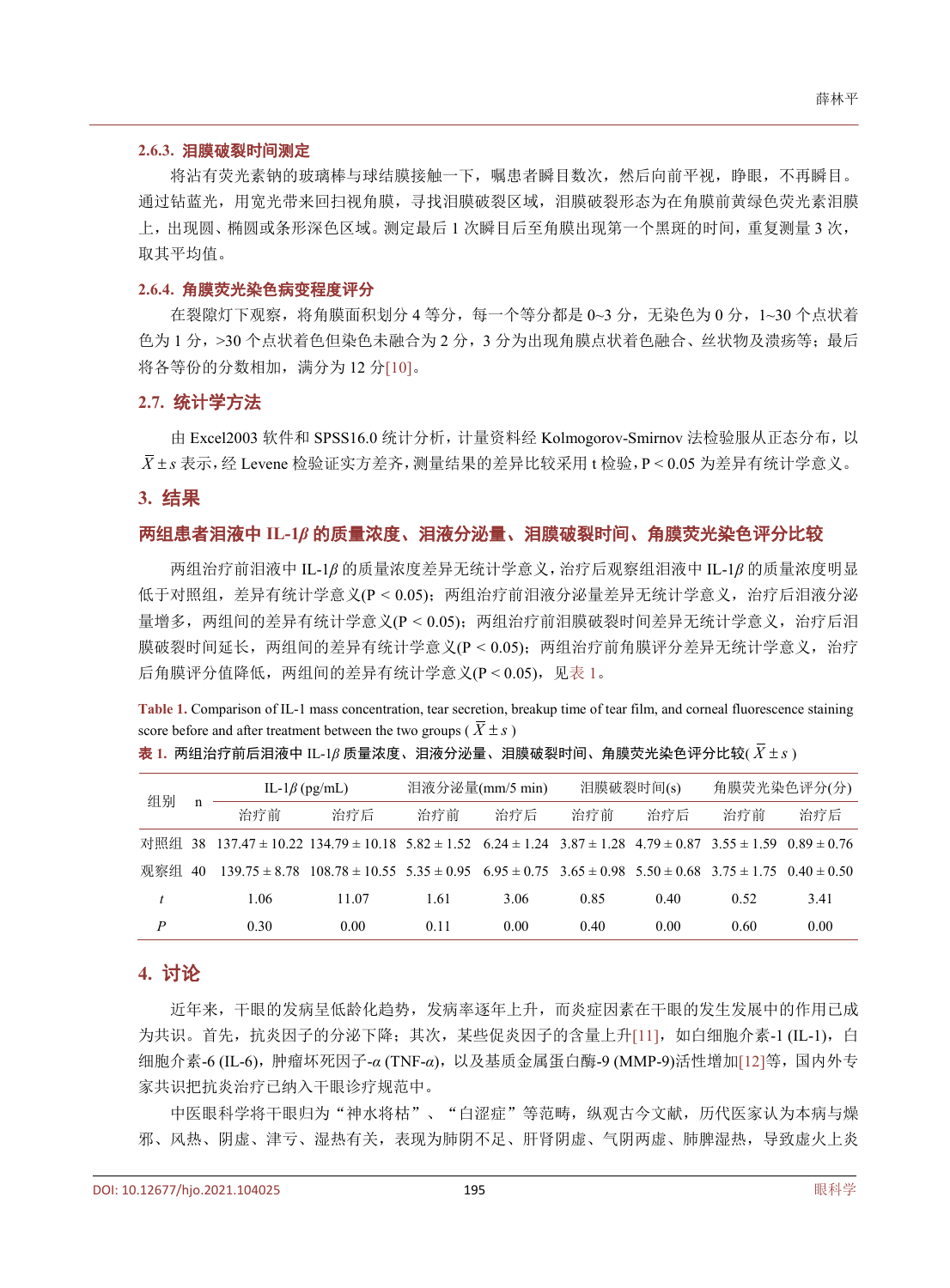或湿热熏蒸,灼伤津液而发病。葛根性味甘、辛、凉,归脾、胃、肺经,具有解肌退热,生津止渴,透 疹,升阳止泻,通经活络的功效。现代药理学研究证实[\[13\]](#page-5-3),葛根化学成分包括异黄酮类(大豆苷元、葛 根素等)、芳香类、三萜类、生物碱及其他化合物(乙酰胆碱、氯化胆碱等)。葛根素具有抗炎作用[\[14\]](#page-5-4) [\[15\]](#page-5-5), 主要表现为降低 IL-1、IL-6、CRP、TNF-*α* 等炎性细胞因子的产生,减少 MMP-2、MMP-9 等炎症介质的 表达。

本研究结果显示与对照组相比,治疗后观察组泪液中 IL-1*β* 的质量浓度明显下降、泪液分泌量明显 增加,差异有统计学意义,这可能与葛根化学成分中乙酰胆碱可以促进腺体分泌,葛根素具有抗炎作用 有关,由此可以推测葛根超声雾化治疗干眼是从促进腺体分泌及抗炎两方面起作用。与治疗前相比,治 疗后两组泪膜破裂时间均延长,治疗后两组之间比较差异有统计学意义,究其原因,这与雾化治疗过程 中热蒸气可以促进睑板腺分泌脂质,因此泪膜破裂时间延长。玻璃酸钠滴眼液可以促进角膜修复,因此 两组的角膜评分均下降,而观察组角膜评分下降明显,这与观察组炎症因子下降、泪膜破裂时间延长促 进角膜修复有关。葛根性味甘、辛、凉,甘味药质润而善于滋燥,辛味药有发散、行气、行血作用,凉 性药可以清热,且葛根化学成分中含有乙酰胆碱,葛根素可以抗炎,因此观察组的各项客观观察指标均 优于对照组。

本研究从干眼发病机制的角度出发,来探讨葛根治疗干眼的有效性,通过观察客观指标,此方法受 主观干扰因素少,结果可靠,提高了中药雾化治疗干眼的临床疗效。该方法治疗费用低,方法简单,便 于普及,具有重要的理论价值和良好的应用前景。本研究尚存在一些局限性:样本量有限、观察指标少、 不同类型的干眼未分组治疗、不同浓度葛根雾化治疗干眼的疗效具有差别等,还需在日后的研究及临床 实践中进一步观察总结。

## 基金项目

湖北中医药大学青苗计划项目(No. 2020ZZX019)。

## 参考文献

- <span id="page-4-0"></span>[1] 亚洲干眼协会中国分会, 海峡两岸医药卫生交流协会眼科学专业委员会眼表与泪液病学组, 中国医师协会眼科 医师分会眼表与干眼学组. 中国干眼专家共识: 定义和分类(2020 年) [J]. 中华眼科杂志, 2020, 56(6): 418-422.
- <span id="page-4-1"></span>[2] Malik, A.S., Boyko, O., Atkar, N. and Young, W.F. (2001) A Comparative Study of MR Imaging Profile of Titanium Pedicle Screws. *Acta Radiologica*, **42**, 291-293. <https://doi.org/10.1080/028418501127346846>
- <span id="page-4-2"></span>[3] Wu, X., Chen, X., Ma, Y., *et al*. (2020) Analysis of Tear Inflammatory Molecules and Clinical Correlations in Evaporative Dry Eye Disease Caused by Meibomian Gland Dysfunction. *International Ophthalmology*, **40**, 3049-3058. <https://doi.org/10.1007/s10792-020-01489-z>
- <span id="page-4-3"></span>[4] Clayton, J.A. (2018) Dry Eye. *The New England Journal of Medicine*, **378**, 2212-2223. <https://doi.org/10.1056/NEJMra1407936>
- <span id="page-4-4"></span>[5] 李宝花, 宁博彪, 魏宇娇, 等. TLRs 信号通路在干眼发病机制中的研究进展[J]. 国际眼科杂志, 2021, 21(5): 827-831.
- <span id="page-4-5"></span>[6] 蒋鹏飞, 黎冬冬, 彭俊, 等. 干眼症患者泪液炎症因子与症状体征相关性研究[J]. 国际眼科杂志, 2020, 20(4): 699-702.
- <span id="page-4-6"></span>[7] Deng, Y., Chen, W., Xiao, P., *et al*. (2020) Conjunctival Microvascular Responses to Anti-Inflammatory Treatment in Patients with Dry Eye. *Microvascular Research*, **131**, 104033. <https://doi.org/10.1016/j.mvr.2020.104033>
- <span id="page-4-7"></span>[8] Periman, L.M., Perez, V.L., Saban, D.R., *et al*. (2020) The Immunological Basis of Dry Eye Disease and Current Topical Treatment Options. *Journal of Ocular Pharmacology and Therapeutics*, **36**, 137-146. <https://doi.org/10.1089/jop.2019.0060>
- <span id="page-4-8"></span>[9] 李能, 来坚. 氟米龙联合玻璃酸钠滴眼液治疗干眼的效果及对泪液中炎症因子的影响[J]. 国际眼科杂志, 2021, 21(3): 509-514.